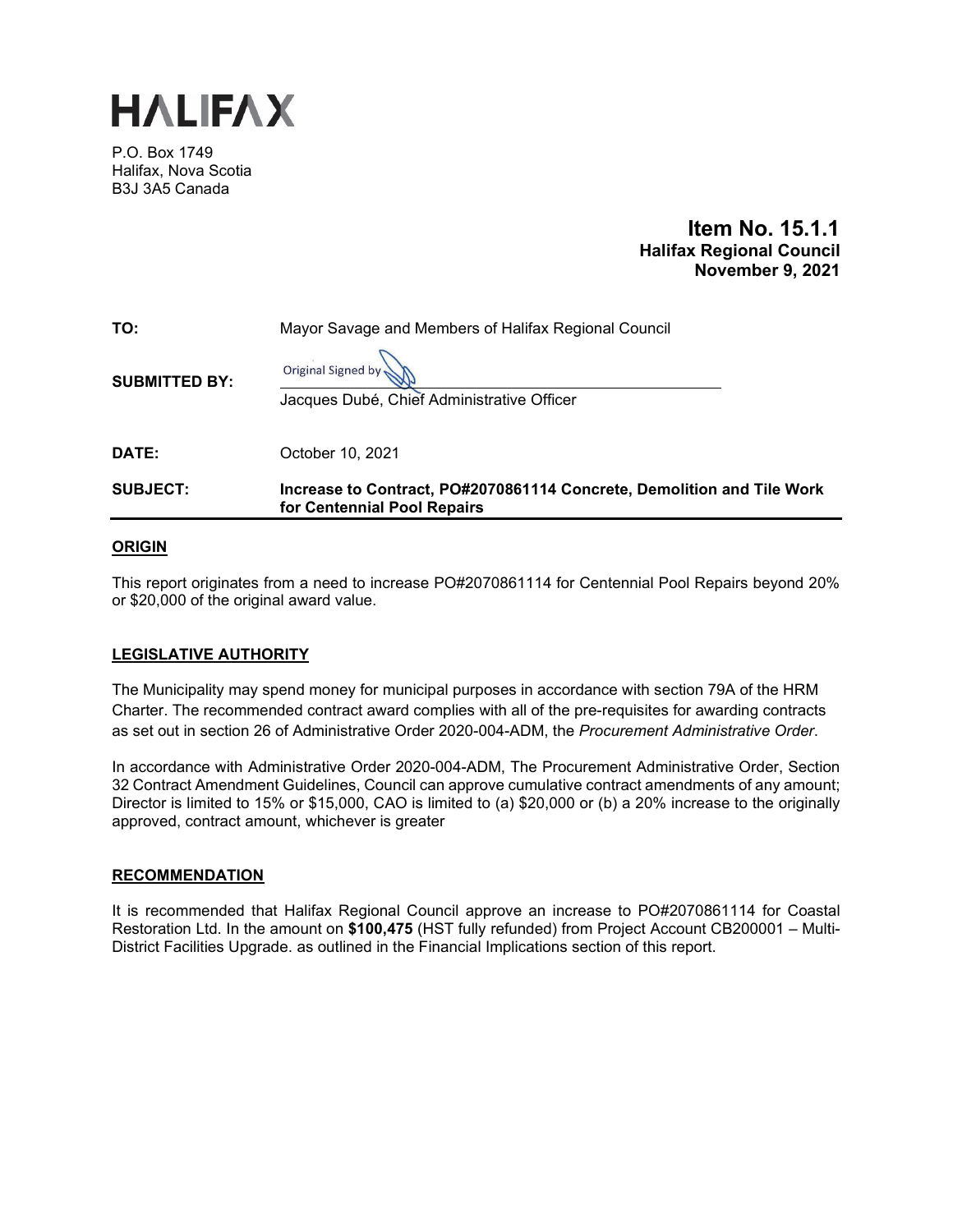# **BACKGROUND**

The Centennial Pool is centrally located on the corner of Cogswell Street and Gottingen Street. The pool was constructed for the Canada Summer Games in 1967.

In fall of 2020, the original 1967 pool-water filtration system was replaced with a modern filtration system. The new filter system is safer to operate, reduces water usage and reduces operational costs.

In late 2020 upon installation of the new filtration system, the pool was filled with water, and water loss was observed. The pool was leaking an amount of water prior to the closure, which is not unexpected for a pool of this age, but the rate of water loss now would make it unpractical to reopen.

In the following months various tests and measurements were undertaken. During this work the piping of the main drains (which are required to operate the pool) failed. Coastal Restoration was engaged to excavate the floor of the pool to replace the main drains and the associated piping. Unforeseen rock breaking and soil excavation lead to increased costs. The new drains now allow the pool to meet modern safety codes and reduced the rate of water loss, unfortunately, this is still not sustainable to operate the pool.

# **DISCUSSION**

On September 2, 2021 PO#2070861114 was issued through Standing Offer #20900009251 to Coastal Restoration Ltd.

The increase to contract of \$40,475 is due to additional excavation work and increase cost for the main drain and tiling.

Additional work still to be completed:

- Remove existing tiles,
- Install water proofing materials; and
- Replace tiles.

This additional scope of work is estimated at \$60,000.

The increase of **\$100,475** is detailed below:

| Contract Award (HST fully refunded)                      | \$18,780  |
|----------------------------------------------------------|-----------|
| Previously Approved Change Orders (HST fully refunded)   | \$3.616   |
| Additional emergency work to date (HST fully refunded)   | \$40,475  |
| <b>Current Request for Increase (HST fully refunded)</b> | \$60,000  |
| <b>Subtotal of Increase to Contract</b>                  | \$100,475 |
| New contract value                                       | \$122,871 |

This request is an increase of 555% to the original contract of \$18,780 (HST fully refunded).

This work is expected to start one week after award. The estimated work duration is 10 weeks.